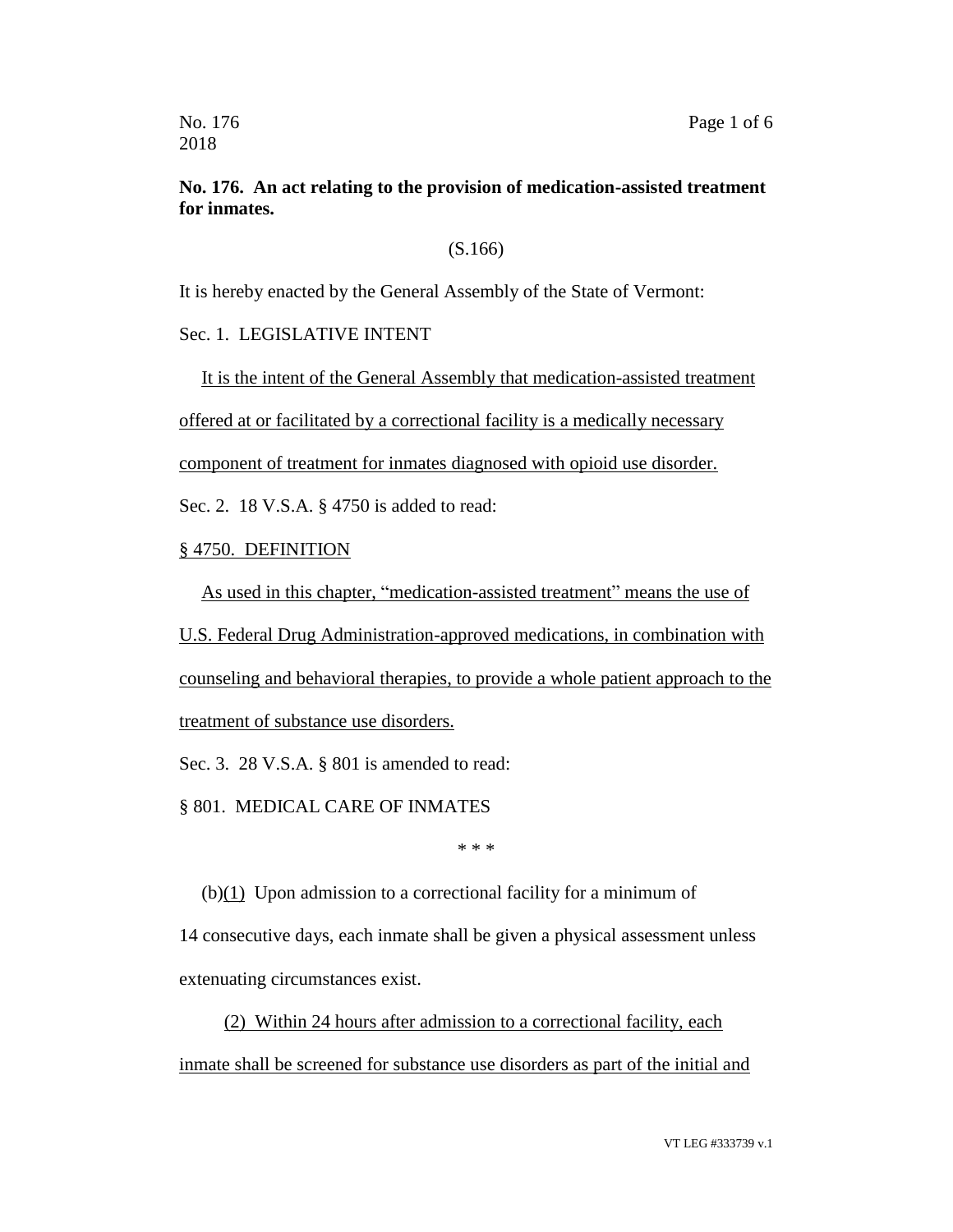ongoing substance use screening and assessment process. This process includes screening and assessment for opioid use disorders.

\* \* \*

 $(e)(1)$  Except as otherwise provided in this subsection, an effender inmate who is admitted to a correctional facility while under the medical care of a licensed physician, a licensed physician assistant, or a licensed advanced practice registered nurse, or a licensed nurse practitioner and who is taking medication at the time of admission pursuant to a valid prescription as verified by the inmate's pharmacy of record, primary care provider, other licensed care provider, or as verified by the Vermont Prescription Monitoring System or other prescription monitoring or information system, including buprenorphine, methadone, or other medication prescribed in the course of medication-assisted treatment, shall be entitled to continue that medication and to be provided that medication by the Department pending an evaluation by a licensed physician, a licensed physician assistant, a licensed nurse practitioner, or a licensed advanced practice registered nurse.

(2) However Notwithstanding subdivision (1) of this subsection, the Department may defer provision of a validly prescribed medication in accordance with this subsection if, in the clinical judgment of a licensed physician, a physician assistant, a nurse practitioner, or an advanced practice registered nurse, it is not in the inmate's best interest medically necessary to continue the medication at that time.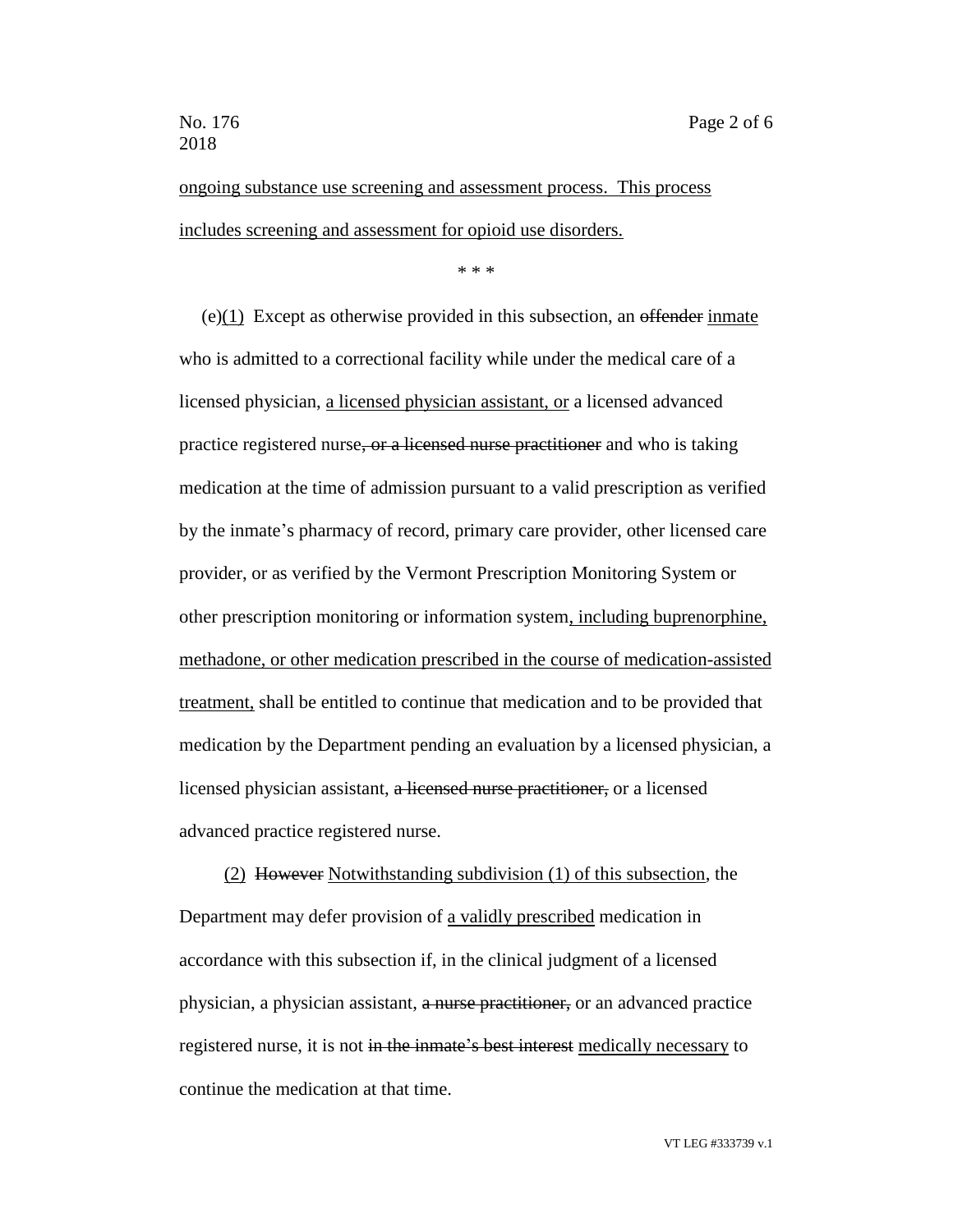(3) The licensed practitioner who makes the clinical judgment to discontinue a medication shall enter cause the reason for the discontinuance to be entered into the inmate's permanent medical record, specifically stating the reason for the discontinuance. The inmate shall be provided, both orally and in writing, with a specific explanation of the decision to discontinue the medication and with notice of the right to have his or her community-based prescriber notified of the decision. If the inmate provides signed authorization, the Department shall notify the community-based prescriber in writing of the decision to discontinue the medication.

(4) It is not the intent of the General Assembly that this subsection shall create a new or additional private right of action.

(5) As used in this subchapter:

(A) "Medically necessary" describes health care services that are appropriate in terms of type, amount, frequency, level, setting, and duration to the individual's diagnosis or condition, are informed by generally accepted medical or scientific evidence, and are consistent with generally accepted practice parameters. Such services shall be informed by the unique needs of each individual and each presenting situation, and shall include a determination that a service is needed to achieve proper growth and development or to prevent the onset or worsening of a health condition.

(B) "Medication-assisted treatment" shall have the same meaning as in 18 V.S.A. § 4750.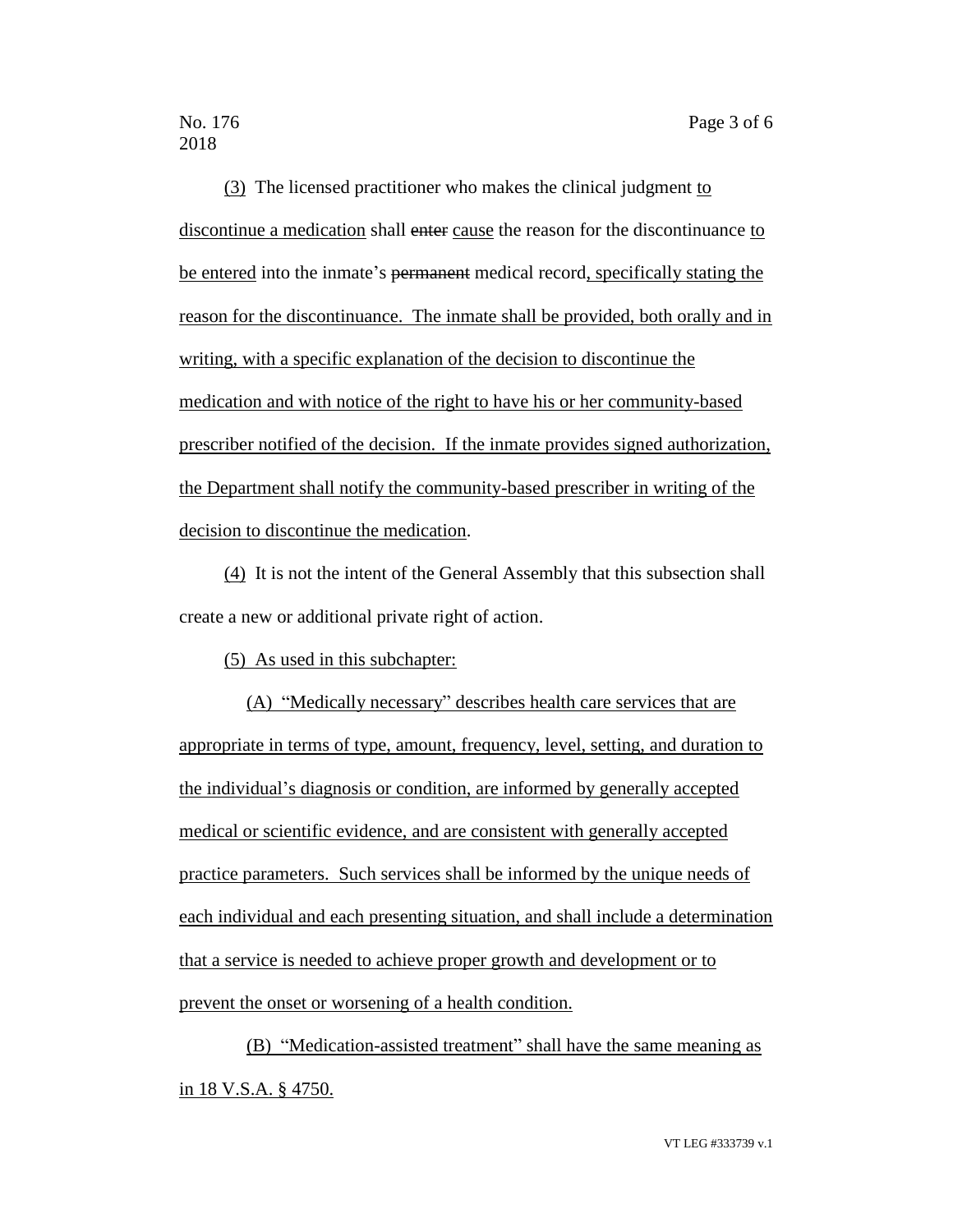\* \* \*

Sec. 4. 28 V.S.A. § 801b is added to read:

### § 801b. MEDICATION-ASSISTED TREATMENT IN CORRECTIONAL **FACILITIES**

(a) If an inmate receiving medication-assisted treatment prior to entering the correctional facility continues to receive medication prescribed in the course of medication-assisted treatment pursuant to section 801 of this title, the inmate shall be authorized to receive that medication for as long as medically necessary.

(b)(1) If at any time an inmate screens positive as having an opioid use disorder, the inmate may elect to commence buprenorphine-specific medication-assisted treatment if it is deemed medically necessary by a provider authorized to prescribe buprenorphine. The inmate shall be authorized to receive the medication as soon as possible and for as long as medically necessary.

(2) Nothing in this subsection shall prevent an inmate who commences medication-assisted treatment while in a correctional facility from transferring from buprenorphine to methadone if:

(A) methadone is deemed medically necessary by a provider authorized to prescribe methadone; and

(B) the inmate elects to commence methadone as recommended by a provider authorized to prescribe methadone.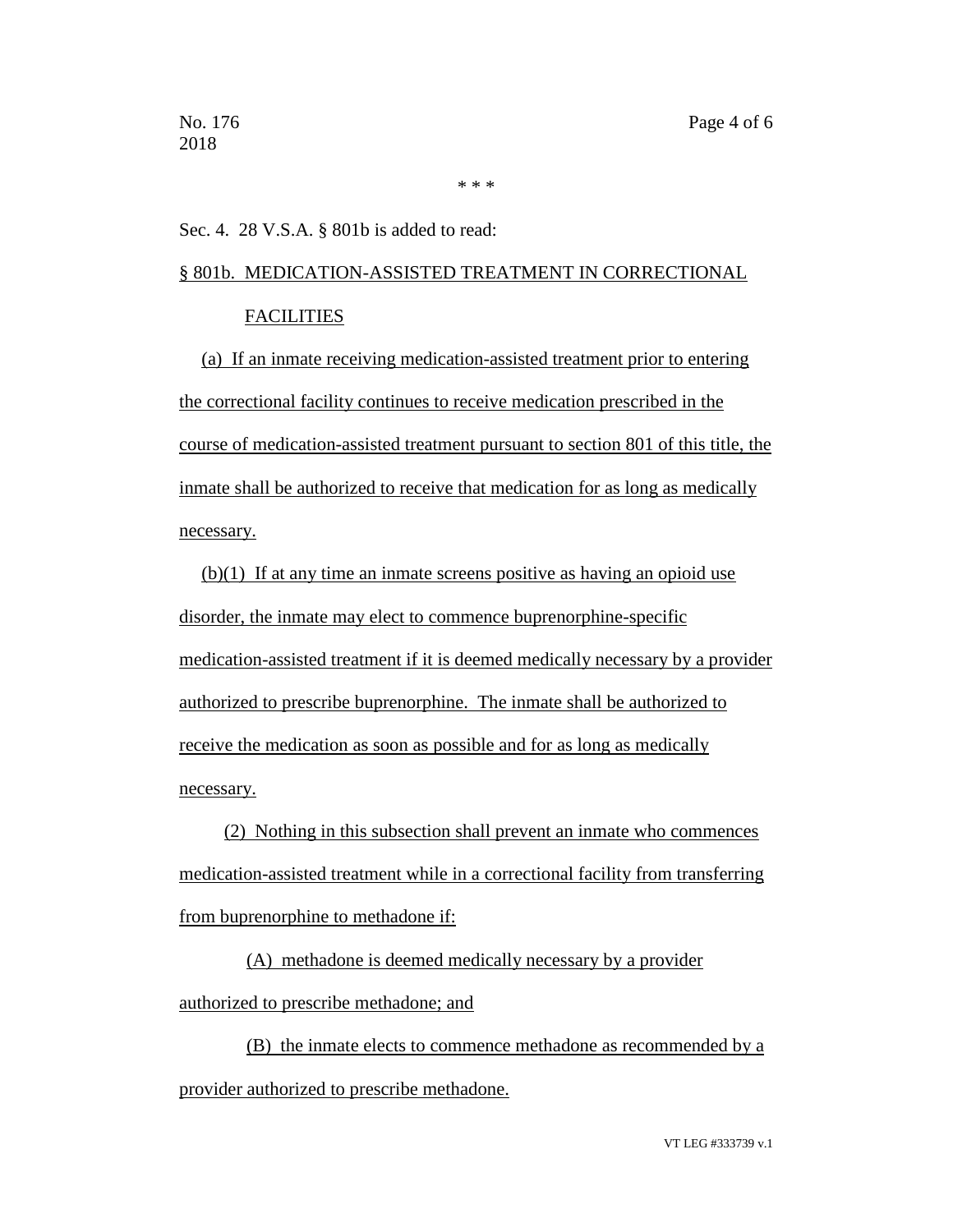(c) The licensed practitioner who makes the clinical judgment to discontinue a medication shall cause the reason for the discontinuance to be entered into the inmate's medical record, specifically stating the reason for the discontinuance. The inmate shall be provided, both orally and in writing, with a specific explanation of the decision to discontinue the medication and with notice of the right to have his or her community-based prescriber notified of the decision. If the inmate provides signed authorization, the Department shall notify the community-based prescriber in writing of the decision to discontinue the medication.

 $(d)(1)$  As part of reentry planning, the Department shall commence medication-assisted treatment prior to an inmate's release if:

(A) the inmate screens positive for an opioid use disorder;

(B) medication-assisted treatment is medically necessary; and

(C) the inmate elects to commence medication-assisted treatment.

(2) If medication-assisted treatment is indicated and despite best efforts induction is not possible prior to release, the Department shall ensure comprehensive care coordination with a community-based provider.

(e) Any counseling or behavioral therapies provided in conjunction with the use of medication-assisted treatment shall be medically necessary.